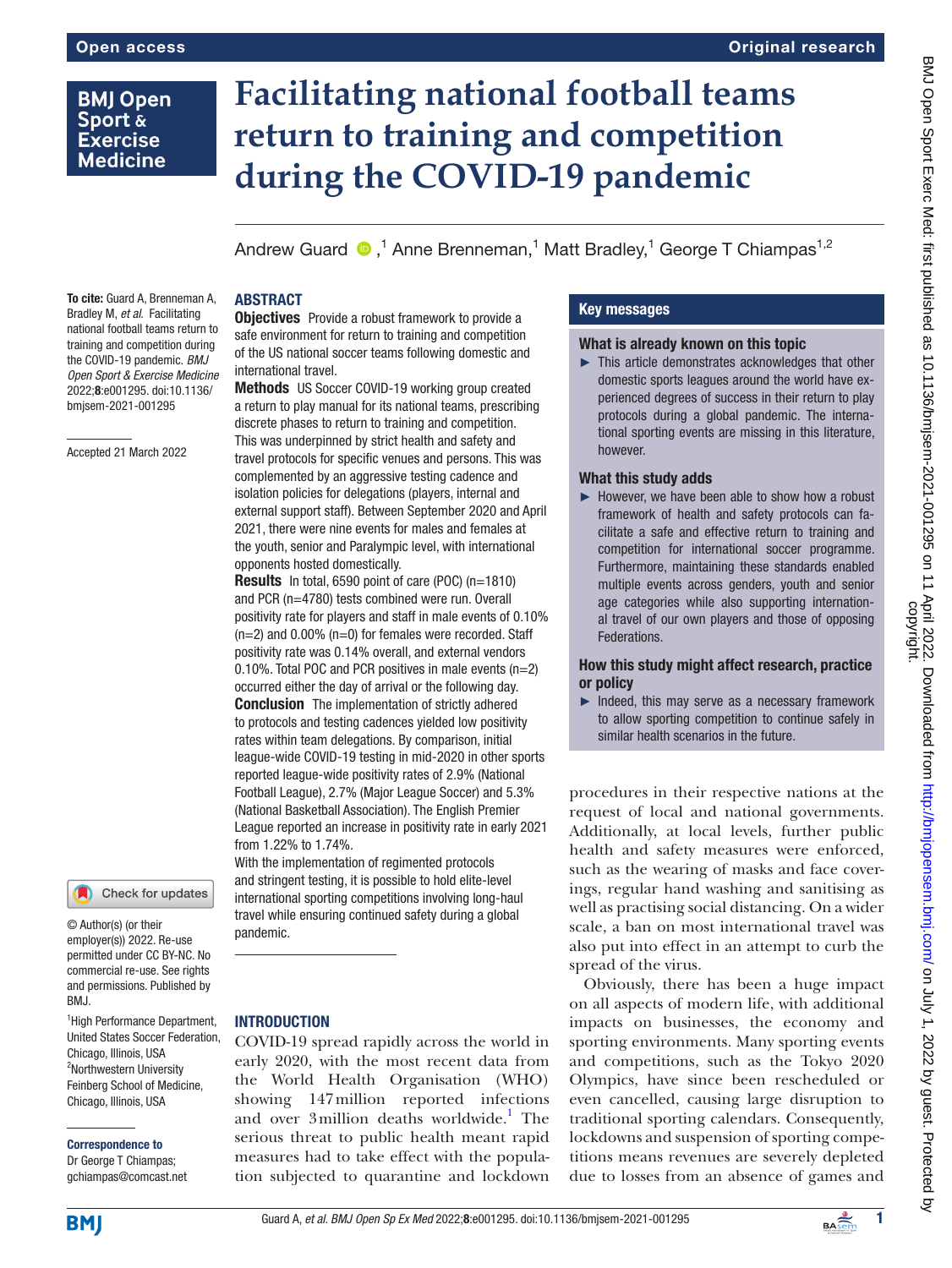<span id="page-1-0"></span>

| US Soccer Federation Procedures and Protocols (travel and base environment)<br>Table 1 |                                                                                                                                                                                                                                                                                                                                                                                                                                                                                                                                                                                                                                                                                          |  |
|----------------------------------------------------------------------------------------|------------------------------------------------------------------------------------------------------------------------------------------------------------------------------------------------------------------------------------------------------------------------------------------------------------------------------------------------------------------------------------------------------------------------------------------------------------------------------------------------------------------------------------------------------------------------------------------------------------------------------------------------------------------------------------------|--|
| Ground transportation                                                                  | • Mask are worn and windows open for airport transfers.<br>• Maximum of 2 persons in car service between team hotel and airport.<br>All drivers are tested by US Soccer's testing partner.<br>Cars are wiped down and cleaned between trips.<br>Screens are affixed to separate the driver and passengers.<br>$\triangleright$ Drivers wear masks at all times.<br>> Maintain social distancing at all times while loading, riding and unloading.<br>> Drivers do not assist with any luggage or equipment loading.<br>> Buses operated at reduced capacity-no more than one person per row.<br>• Multiple buses to provide proper social distancing.<br>Buses sanitised before loading. |  |
| Air transportation                                                                     | • Masks are worn at the airport and on flights (N95 masks preferred).<br>All individuals are required to travel with hand sanitiser, wipes and masks.<br>▶ Passengers bring their own food to minimise contact with vendors in the airport and flight<br>attendants.                                                                                                                                                                                                                                                                                                                                                                                                                     |  |
| Accommodations                                                                         | $\triangleright$ The team has exclusive access to the team floor.<br>Each player and staff member is assigned a private room.<br>$\triangleright$ Masks are worn at all times (unless in a private room).<br>$\triangleright$ No housekeeping is conducted during the stay.<br>Racks of supplies (towels, sheets, toiletries) are placed in each wing of the exclusive floor to<br>replenish items as needed.<br>$\triangleright$ Any other needs are done by the team administrator.                                                                                                                                                                                                    |  |
| Meals spaces                                                                           | • Meals are served buffet-style by banquet staff members part of the testing protocol.<br>$\triangleright$ Seats are assigned within the meal room with a maximum of four people per table for contact<br>tracing.<br>Masks are always worn when not sitting and eating.<br>$\blacktriangleright$ The meal room is sanitised between every meal.<br>• Meal-times staggered to accommodate social distancing.<br>> To-Go Boxes are available should players not wish to eat in the meal room.                                                                                                                                                                                             |  |
| Meeting spaces                                                                         | $\triangleright$ All seats are spaced six feet apart.<br>Seats are assigned for the duration of the camp for contact tracing.<br>Masks worn at all times.<br>▶ Rooms sanitised between every meeting.<br>$\triangleright$ Virtual meeting access is available.                                                                                                                                                                                                                                                                                                                                                                                                                           |  |
| Sports science and Medical<br>hubs                                                     | Access reserved for players with appointment only.<br>Appointments scheduled by Head Athletic Trainer.<br>Medical staff disinfect the area of treatment following each appointment.<br>All equipment stays in the training/performance room unless assigned to a player for the<br>length of camp.<br>Masks are always worn by players and staff.                                                                                                                                                                                                                                                                                                                                        |  |
| PPE and Social distancing                                                              | Adherence to social distancing requirements and personal safety practices at all times.<br>Face masks worn at all times outside personal guestrooms.<br>▶ Daily Symptom Questionnaire completed using the Smartabase App.<br>Plentiful supply of PPE (masks, gloves, face shields, sanitising gel and wipes).                                                                                                                                                                                                                                                                                                                                                                            |  |

PPE, Personal Protective Equipment.

television/broadcast rights and spectators, which account for the majority of organisations income, up to 59% in the English Premier League.<sup>2</sup>

In the summer of 2020, domestic professional sports in the USA began to return to formal competition. Having completed periods of mandatory controlled training environments under the auspices of their respective governing bodies, soccer (National Women's Soccer League, NWSL and Major League Soccer, MLS), ice hockey (National Hockey League, NHL) and basketball (National Basketball Association, NBA) teams held

reduced format tournaments in controlled 'bubble' environments.

Hosted in one location, all teams were subjected to rigorous safety and testing measures to minimise the risk of virus transmission and provide an effective environment in which to train and compete. In their initial rounds of COVID-19 testing in June 2020, positivity rates of 2.7% (MLS), 5.3% (NBA) and 5.8% (NHL) from cohorts of 600 players, 300 players and 396 players, respectively. [3–5](#page-6-2)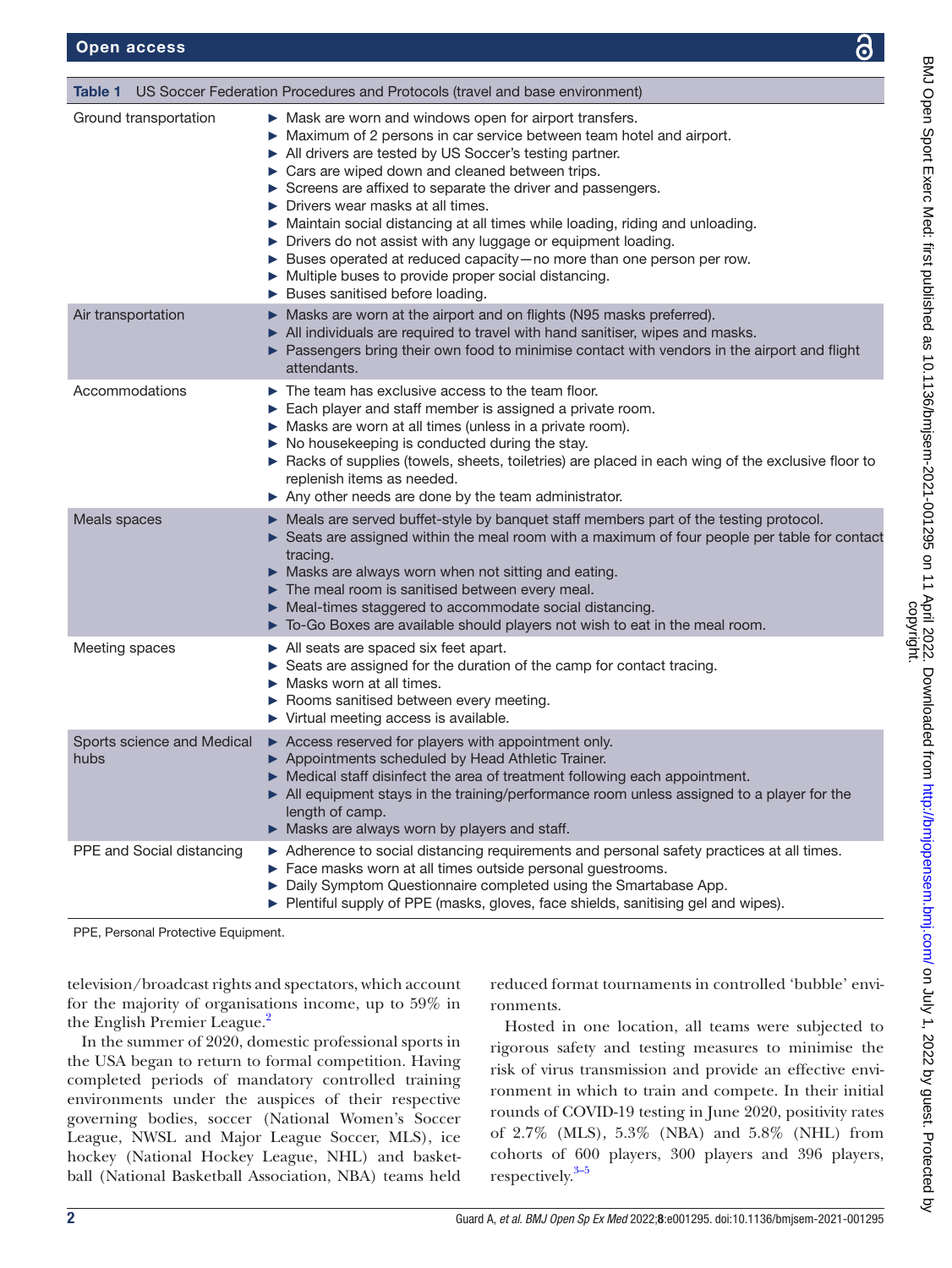Despite the success associated with holding such events for domestic sports leagues, it took longer to be able to sanction any international sporting events and fixtures. There are, of course, inherent challenges associated with organising such events, including gathering athletes from various global origins, risk of exposure from air travel, provision of regular testing (athletes, team staff and external vendors), accommodation type, food provision, and maintaining social distancing at all times when not on the field of play.

Within the US Soccer Federation, a COVID-19 working group sought to create a manual for the safe return of its national teams (male and female, senior, youth and extended (Paralympic, beach and futsal)). Drawing from guidelines of FIFA (Fédération Internationale de Football Association), CDC (Centers for Disease Control and Prevention) and WHO as well as specific local restrictions, the manual provided a framework for the operation of national team training camps and matches.

In a pandemic whose status is highly fluid across all regions of the world, the manual provided guidance and required protocols for medical testing and screening, athlete and staff care, hotel and travel operations, training protocols, game operations, visiting federation team and match official protocols. This is similar to those outlined in the review of the major professional sports in the USA and Canada.<sup>[6](#page-6-3)</sup> US Soccer required all participating players, staff and referees to adhere to US Soccer's protocols and testing for each camp and match. The group also recognised the potential to adapt the framework in line with an everchanging landscape.

The main premise of this paper is to provide a robust framework to provide a safe environment for return to training and competition of the US national soccer teams following domestic and international travel during a global pandemic. The secondary emphasis is incorporating opponents to be part of the controlled environments created in an international-level soccer tournament

#### MATERIALS AND METHODS

In April 2020, the US Soccer Federation formed a COVID-19 working group to then create a robust framework for which its national soccer teams to follow to enable a safe return to training and competition. The return to play manual consisted of four discrete phases

of progressively modified health and safety protocols according to the guidelines of FIFA, CDC and WHO. These phases consisted of; team training camp without matches, training camp with matches but no spectators, inclusion of matches with limited spectators and return to full capacity stadia with additional protocols.

Specific protocols mandated in the 'controlled team environment' are detailed in [tables](#page-1-0) 1–3.

The first training camps were held in October 2020, and followed in November and December 2020, January, February, March and April 2021.

#### Study populations

The nine training camps in this time period involved the senior men's and women's national teams as well as the U23 men's youth national team and Paralympic national team. Ages ranged between 18 and 38. Training camp durations lasted between 7 and 30days. The specific details, including locations and continent of origin of selected players, are in [table](#page-4-0) 4. In the week prior to travelling, all members of the delegation attended mandatory virtual meetings where the intended protocols and procedures were presented. This was crucial for everyone's education and subsequent compliance to then maintain the integrity of the controlled environment created. All participants gave informed consent to the US Soccer Federation and testing company used to undergo testing as necessary within the camp, with all results data confidential. Results were only accessible by the Chief Medical Officer and Medical staff leading each national team camp.

Commercially available at-home COVID-19 PCR saliva tests from Vault Health were used for precamp and postcamp COVID-19 testing. Results were provided within 48hours of sample collection. Vault Health states the sensitivity of their tests as 98% of all tests providing a conclusive positive or negative result (including new coronavirus variations), 2% inconclusive. The false-positive and false-negative result rate is 1%. The laboratory company used in national team camp testing protocols reported the Sofia SARS Antigen FIA lateral flow immunofluorescent sandwich assay and Roche Cobas assay to have a sensitivity of 95% limit of detection for SARS-CoV-2.

Participants were not involved in the design, conduct, reporting or dissemination plans of our research. All participants had to submit to the testing protocols in

| <b>Table 2</b> US Soccer Federation Procedures and Protocols (training facility) |                                                                                                                                                                                                                                                                                                           |  |
|----------------------------------------------------------------------------------|-----------------------------------------------------------------------------------------------------------------------------------------------------------------------------------------------------------------------------------------------------------------------------------------------------------|--|
| Training sessions                                                                | From the time players and staff leave hotel rooms for training until the time they return, they should<br>wear masks except when actively training.<br>▶ Players and staff to dress for training at the hotel in their own guest rooms to limit locker room usage.<br>(If applicable for visiting teams.) |  |
|                                                                                  | Players will be assigned individual stations six feet apart to place equipment and possessions.                                                                                                                                                                                                           |  |
|                                                                                  | ► Wearable technology and individual nutrition and hydration items will be placed at the individual's<br>station.                                                                                                                                                                                         |  |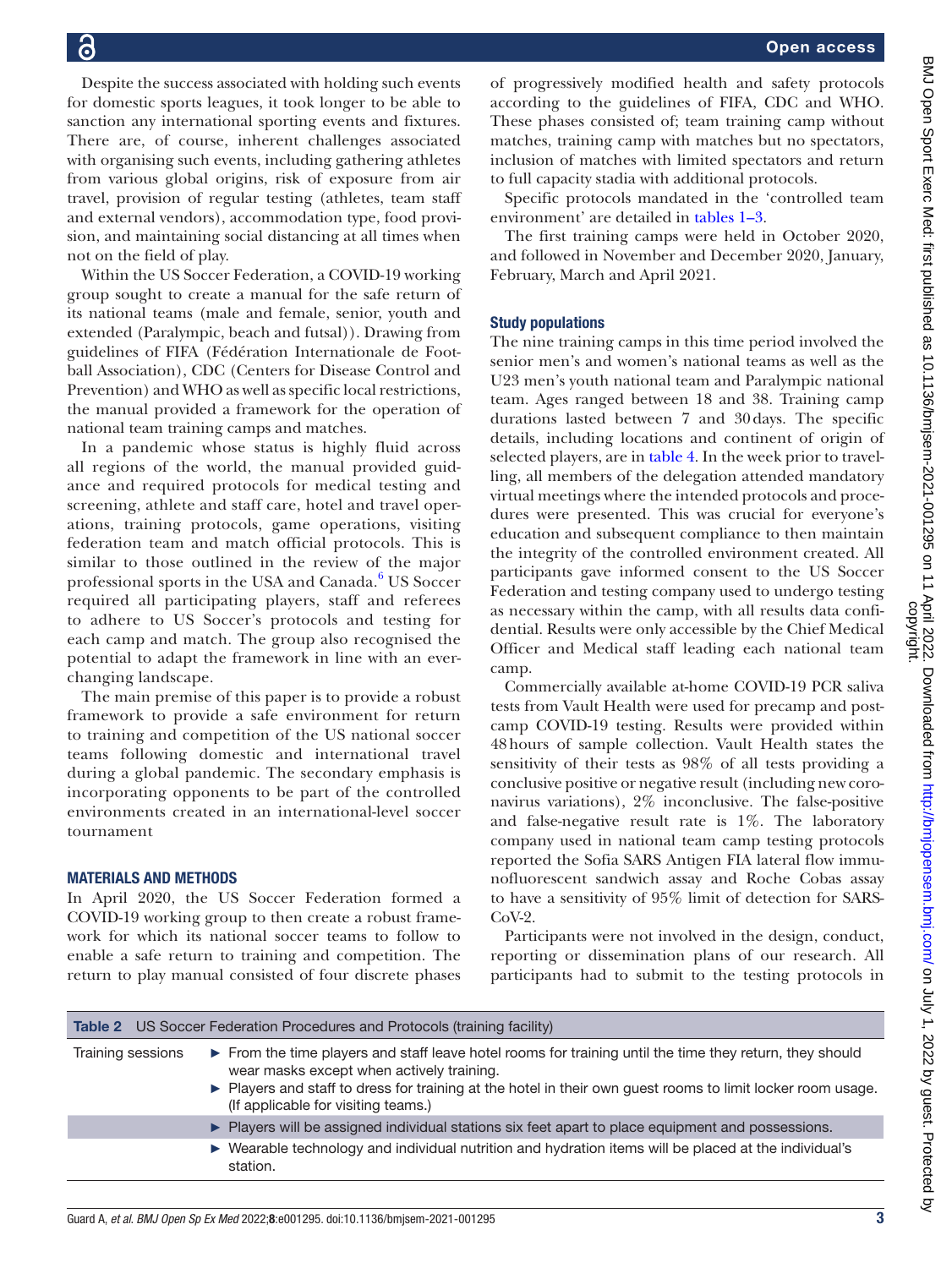| <b>Table 3</b> US Soccer Federation Procedures and Protocols (COVID-19 testing) |                                                                                                                                                                                                                                                                                                                                                                                                                                                                                                                                                                                                                                                                                                                                                                                                                                              |  |
|---------------------------------------------------------------------------------|----------------------------------------------------------------------------------------------------------------------------------------------------------------------------------------------------------------------------------------------------------------------------------------------------------------------------------------------------------------------------------------------------------------------------------------------------------------------------------------------------------------------------------------------------------------------------------------------------------------------------------------------------------------------------------------------------------------------------------------------------------------------------------------------------------------------------------------------|--|
| Daily symptoms reporting                                                        | All delegates are required to complete daily symptoms screening via smartphone app before<br>leaving their room each morning.                                                                                                                                                                                                                                                                                                                                                                                                                                                                                                                                                                                                                                                                                                                |  |
| <b>Testing</b>                                                                  | All players and staff (collectively: team staff, events staff, hotel/transportation staff, match<br>officials, etc) associated with the game are required to follow U.S. Soccer testing and screening<br>protocols.<br>$\triangleright$ Pre-trip – At least one (1) negative test administered within 72 hours of arrival.<br>In-camp - Two (2) tests administered on arrival day (PCR and Point of Care when available) and<br>arrival day +1 and then every other day during the stay.<br>If at any point, a player or staff presents with possible COVID-19 symptoms, that individual<br>should be isolated, quarantined, treated and tested when possible.                                                                                                                                                                               |  |
| Positive test procedures                                                        | ► Chief Medical Officer, Team Doctor, Head Athletic Trainer & COVID-19 Safety Officer notified<br>immediately.<br>$\triangleright$ Immediate isolation of the individual and routine communications and assistance from on-site<br>medical staff.<br>Temporary cessation of all camp activities and contact trace prior to return to programming<br>► The positive test is confirmed by either being re-run or secondary testing.<br>The Team Doctor, Head Athletic Trainer and Safety Officer are the only points of contact during<br>isolation.<br>In the event of a positive test without symptoms for a player, a personal training programme<br>may be carried out in isolation.<br>$\triangleright$ Isolation is maintained for 10–14 days or until CDC guidelines and/or approval from Team<br>Doctor and the Chief Medical Officer. |  |
| Contact tracing                                                                 | ► Rigorous contact tracing is conducted immediately if there is a positive test.<br>► Observation and clinical testing for symptoms are conducted within the group.<br>Seating assignments, training room appointments and training video will all be used in the<br>contact tracing process.<br>All individuals that are a high-risk contact with the positive test individual are required to remain<br>in isolation until secondary test results are confirmed.                                                                                                                                                                                                                                                                                                                                                                           |  |
| Compliance and integrity                                                        | See Something, Say Something' anonymous hotline.                                                                                                                                                                                                                                                                                                                                                                                                                                                                                                                                                                                                                                                                                                                                                                                             |  |

CDC, Centers for Disease Control and Prevention.

order to be included in the national team event during the pandemic.

#### RESULTS

In total, 8785 tests precamp/postcamp (n=1266), point of care (POC) (n=1803), PCR (n=5708) were run.

#### Pre- and post-national team camp

The at-home tests provided before and after each national team camp had a positivity rate of 0.55% (n=1266).

The results in table 5show that the overall positivity rate from testing in national team camps, including all players internal and external staff, was 0.22% (n=8785).

#### National team players

The positivity rates for senior and U23 men's national team players were 0.25% (n=1223). Positivity rates for senior women's national team players were 0.16%  $(n=1255)$ . Paralympic players positivity rate was  $0.00\%$  $(n=15)$ .

#### National team staff

Positivity rates for senior and U23 men's national team staff were 0.26% (n=1177). Positivity rates for senior women's national team staff were 0.07% (n=1524). In the Paralympic national team, the rate was 0.00% (n=9).

#### External vendors and staff

Positivity rates for senior men's and women's camp external vendors and the staff were 0.09% (n=1166).

#### Time point of positive tests

All positive tests were recorded within the first 2days of arrival at the national team camp.

#### **DISCUSSION**

This paper aimed to highlight the protocols and procedures put in place necessary to enable a return to play for national soccer teams. With the creation of a specific return to training and competitions manual, a robust framework was used to enable a safe environment for all in the delegation during the ongoing global COVID-19 pandemic.

With this in mind, nine international camps involving male and female senior and male youth teams took place over an 8-month period. Each of these entailed transporting players and staff from various global origins to be integrated free of COVID-19 into the teams 'controlled environment'. This is the first testing data from an international soccer federation to show extremely low positivity rates, suggesting the effectiveness of the implementation of such protocols to maintain the safety and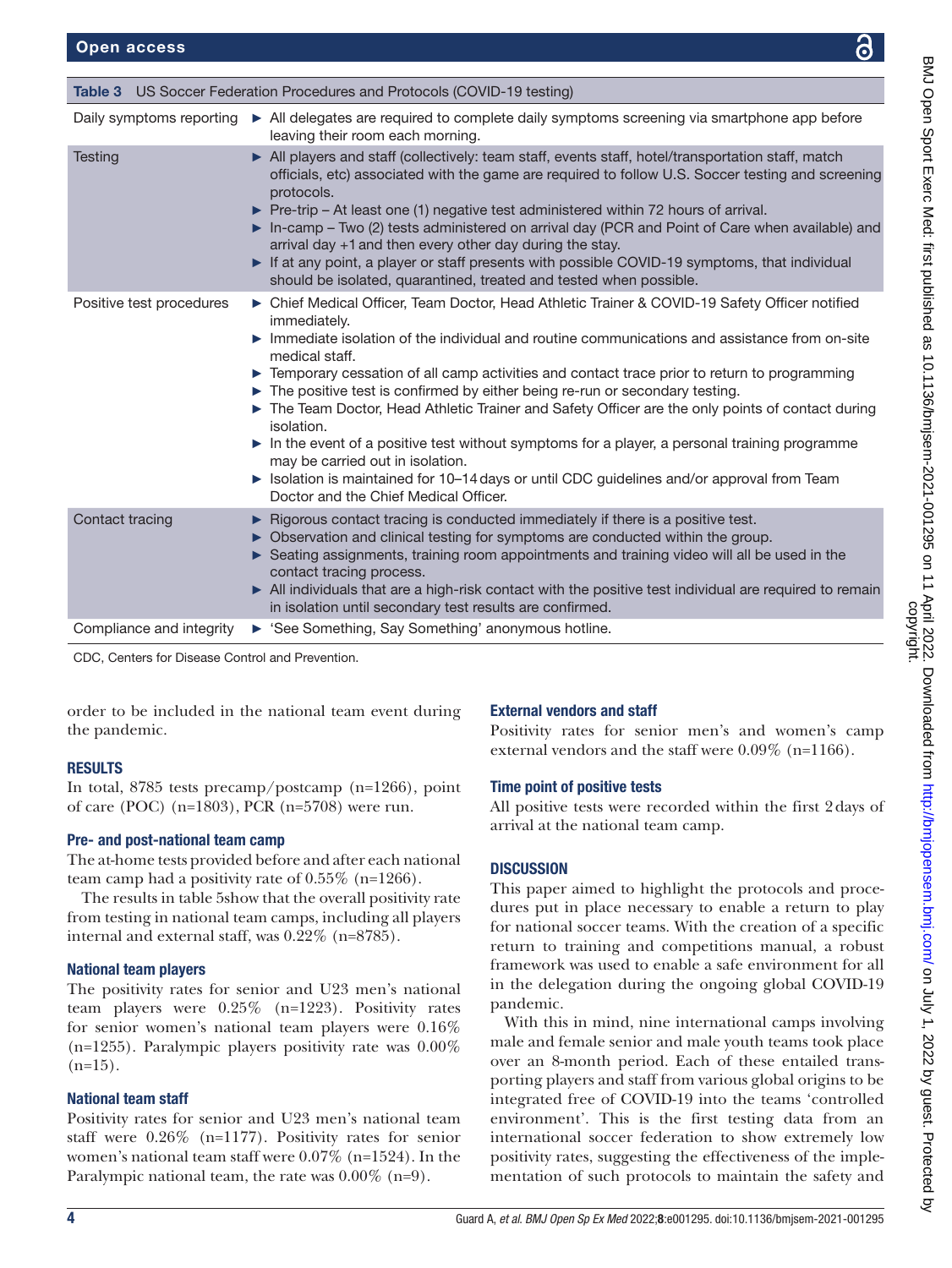

**P** 



Figure 1 Schematic diagram of Federation testing cadence. POC, Point of Care.

integrity of the environment during a global pandemic. Furthermore, this was also achieved while inviting international opposition delegations to fall under the same protocols.

#### Comparisons with other leagues

Our results highlight a positivity rate significantly lower than that previously reported in data published by national leagues and sports organisations. Our overall positivity rate (0.44% (n=7645) all delegates, 0.25% male players  $(n=1223)$ ,  $0.16\%$  female players  $(n=1255)$ ) was lower than of the NHL in July 2020, 5.8% (n=2900 tests, 396 players) and 2.25% (n=12000 tests, 1200 players) in January 2021 and the NBA (5.3% 302 players in June 2020, 8.8% 546 players in December 2020). In soccer, the reported positivity rate in MLS in June 2020 was 2.7% (n=668 players), with the English Premier League also higher than this study  $(1.22\% - 1.74\%)$ .<sup>3–57</sup> It should be noted that the duration of testing is potentially different in the different sports due to the density of competitions and scheduling, as well as length of their respective seasons, which are likely to differ to timescales of US national soccer team events. As a result, COVID-19 testing prior to events may be more appropriate comparisons. For example, NBA, NFL, NHL and US Soccer all required two negative PCR tests to be returned to enter the event and allow safe. participation. Furthermore, NHL and NBA also detailed very similar protocol's with regards to minimising COVID-19 infection risk. As with the US Soccer Federation return to play manual, protocols regarding testing, social distancing, face coverings, designated essential staff and processes pertaining to



<span id="page-4-0"></span>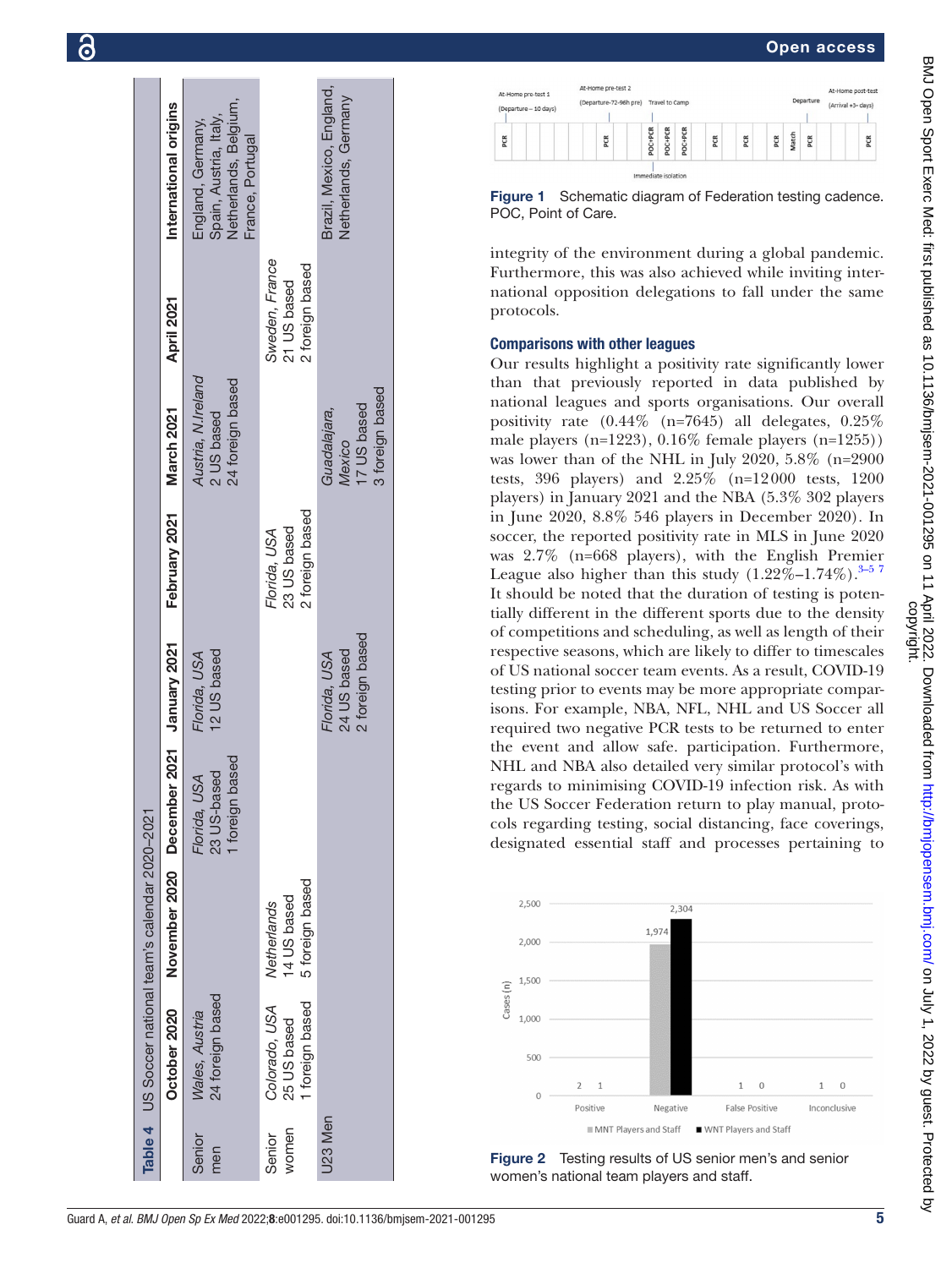

Figure 3 Positivity rate of US senior men's and senior women's national team players and staff.

travel, provision of sanitised individual equipment and laundry services are all described.<sup>8 9</sup> The robustness and success of the US Soccer return to play manual is however reflected in the unique circumstances of the coordination of players joining from all over the world. This entailed the communication and testing of individuals subject to potentially different restrictions in their home authorities before multisegment long-haul travel to join the camp and thus compete safely.

#### Strengths and limitations

Being the first to report diagnostic testing data regarding COVID-19 infection in an international soccer environment and with comparative success is very pertinent for global sport in the current circumstances. Moreover, holding events such as these, whereby players travel from all over the world, also incorporating opposition delegations, is evidence that defined and robust health and safety protocols can mitigate the risk of infection to hold international sporting events. These were largely centred around an aggressive testing cadence and the creation of a controlled camp environment. In particular, hosting an international female soccer tournament comprising of four other national teams (SheBelieves Cup) highlights their efficacy even more.

In addition to this, we also demonstrated the possibility to safely incorporate players based in other continents (Europe, Central and South America). Through strict pretravel, arrival, in-camp and postcamp return testing and safety measures, it was possible to prevent the occurrence of COVID-19 infection in our controlled environments.

However, when considering limitations associated with this study, it should be noted that direct comparisons between sports and populations may involve reporting of testing data that use differing testing companies, and therefore protocols for PCR/POC testing, which is subject to inherent variation and differing levels of reli-ability.<sup>[10](#page-6-5)</sup> Furthermore, these data were also collected at differing time points in the pandemic and may also reflect an evolution in virus education and awareness of

best practices. Finally, the size of the reference population is also smaller in this study, given that it accounts for one national federation compared with entire domestic leagues consisting of multiple teams and athletes.

#### **CONCLUSION**

It is indeed possible to hold organised international sporting events, both with and without competitive fixtures, during a global pandemic. High-standard medical testing, reinforced by strictly adhering to local protocols, provide a safe environment in which to house these athletes following long-haul international air travel.

#### What are the findings?

- ► A clear and comprehensive framework for health and safety protocols for short and long-haul travel, hotel spaces, food provision, training and match facilities should be defined before hosting any sporting event at any level during a global pandemic.
- ► This framework, coupled with a high-level testing cadence, can help promote a low positivity rate and the safety of the host and visiting national team delegations.
- Global education is critical to enhancing understanding of the situation and maintaining compliance when in the team environment.

### What might it impact on clinical practice in the future?

- This study shows the need for a coordinated approach between groups within the organising body. Key stakeholders from medical, administration, events, coaching and sports science departments should all communicate to ensure the most appropriate, robust framework is put in place.
- ► Future large-scale, international events can employ a similar multi-disciplinary approach to ensure operation during a global pandemic.

Acknowledgements The authors would like to acknowledge United States Soccer Federation COVID-19 task force for their detailed work and commitment on the draft of the return-to play manual. Additional appreciation of each team's medical and safety staff for their tireless work in and out of camp. Finally, the players and staff, for their individual and team compliance, patience and adherence to the protocols which ensured a healthy and safe opportunity to return to sport.

Contributors GTC is the guarantor for the research study, also conceptualising the protocols and study design, AB organised testing provision and data storage, MB conducted data analysis and AG lead manuscript writing with GTC and AB.

Funding The authors have not declared a specific grant for this research from any funding agency in the public, commercial or not-for-profit sectors.

Competing interests None declared.

Patient and public involvement Patients and/or the public were not involved in the design, or conduct, or reporting, or dissemination plans of this research.

Patient consent for publication Not applicable.

Ethics approval Ethical approval for the study was not required as this study qualifies as exempt research by the Institutional Review Board of Northwestern University (Chicago, Illinois).

Provenance and peer review Not commissioned; externally peer reviewed.

Data availability statement Data are available on reasonable request.

Open access This is an open access article distributed in accordance with the Creative Commons Attribution Non Commercial (CC BY-NC 4.0) license, which